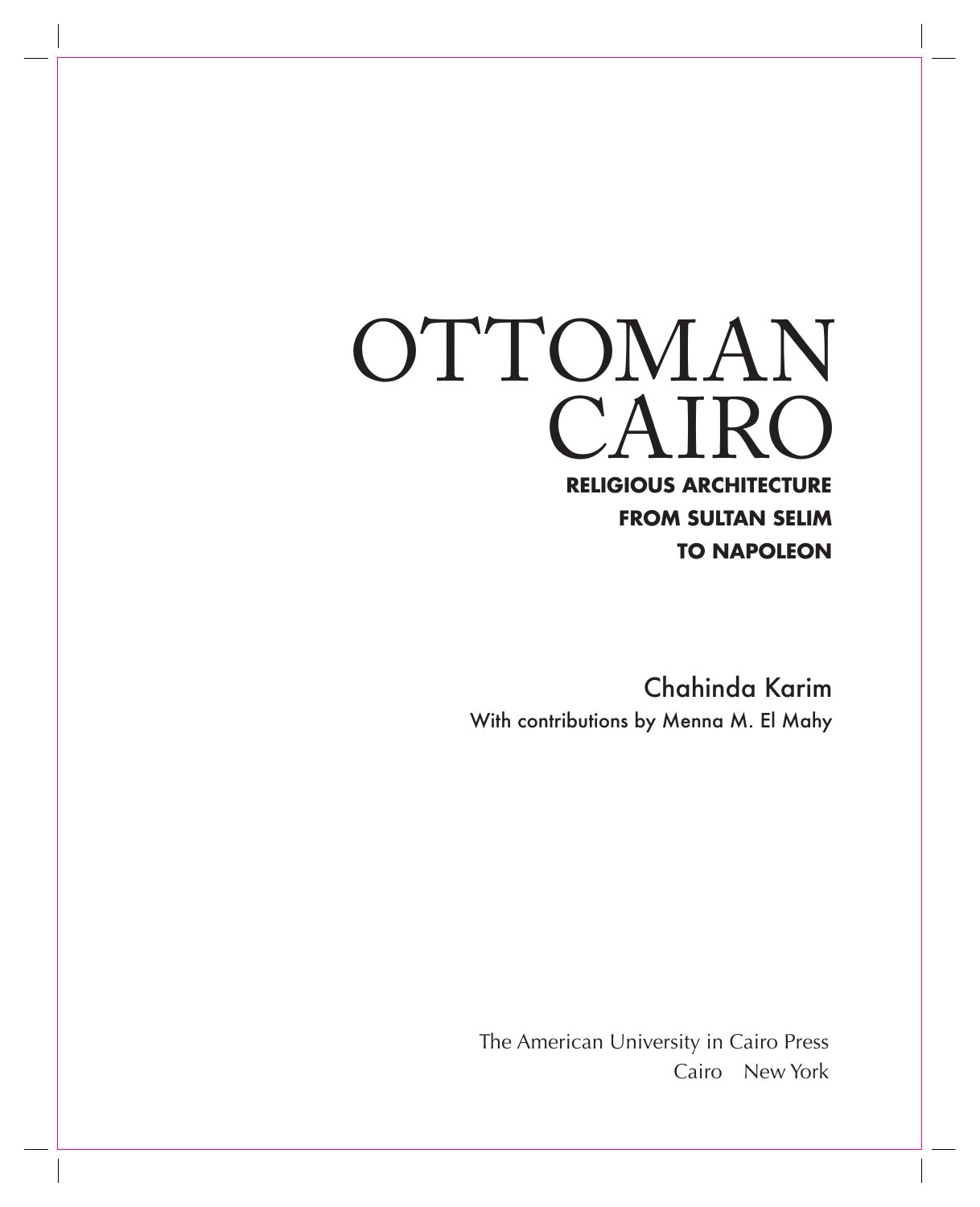First published in 2021 by The American University in Cairo Press 113 Sharia Kasr el Aini, Cairo, Egypt One Rockefeller Plaza, 10th Floor, New York, NY 10020 www.aucpress.com

Copyright © 2021 by Chahinda Karim

All rights reserved. No part of this publication may be reproduced, stored in a retrieval system, or transmitted in any form or by any means, electronic, mechanical, photocopying, recording, or otherwise, without the prior written permission of the publisher.

ISBN 978 1 6490 3084 9

Library of Congress Cataloging-in-Publication Data applied for

1 2 3 4 5 25 24 23 22 21

Designed by Sally Boylan Printed in China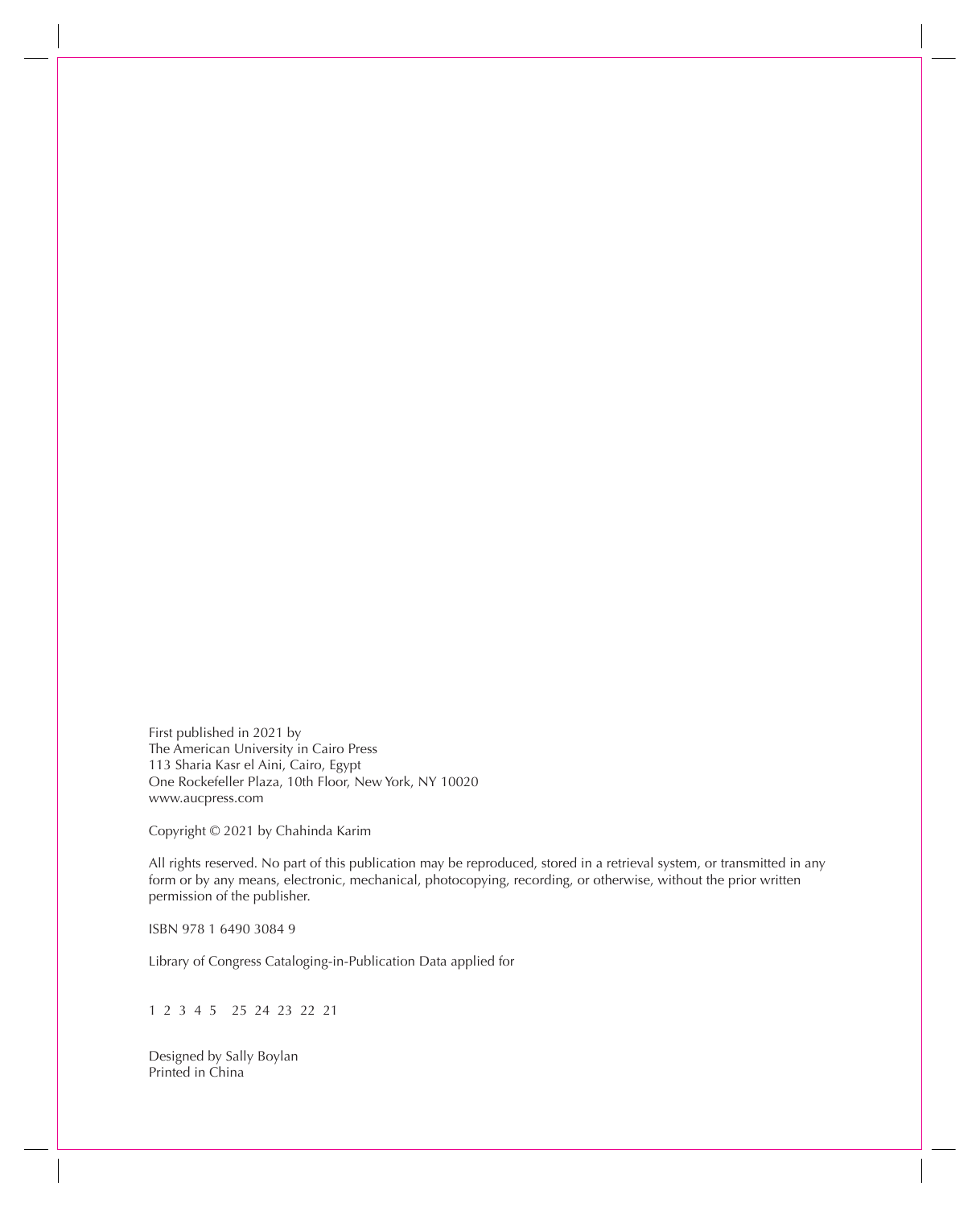## **Contents**

| Acknowledgments                                                             | vii          |
|-----------------------------------------------------------------------------|--------------|
| Preface                                                                     | ix           |
| Note to the Reader                                                          | xi           |
| List of Illustrations                                                       | xiii         |
| <b>Historical Introduction</b>                                              | 1            |
| The Origin of the Ottomans and the Architecture of the Beyliks in Anatolia  | $\mathbf{1}$ |
| The Ottomans of Egypt                                                       | 6            |
| Chapter 1: The Bridge from Mamluk to Ottoman in the Early Sixteenth Century | 11           |
| The Mosque and Madrasa of Khayrbak (1502-20)                                | 12           |
| The Takiya of Ibrahim al-Kulshani (1519)                                    | 18           |
| The Zawiya of Hasan al-Rumi (1522)                                          | 27           |
| The Role of Sufism at the Beginning of the Ottoman Period                   | 28           |
| The Zawiya and Dome of Shaykh Seoud (1534)                                  | 34           |
| The Mosque of Shahin al-Khalwati (1537)                                     | 35           |
| Chapter 2: Buildings of the Sixteenth Century                               | 43           |
| The Buildings of Suleiman Pasha                                             | 43           |
| The Mosque of Suleiman al-Khadim in the Citadel (1528)                      | 43           |
| The Mosque of Suleiman Pasha in Bulaq (1531)                                | 51           |
| The Takiya-Madrasa Suleimaniya (1543)                                       | 52           |
| The Mosque of Muhibb al-Din Abu al-Tayyib (early 16th century)              | 58           |
| The Mausoleum Dome of Prince Suleiman                                       | 62           |
| The Mosque of Dawud Pasha (1548)                                            | 64           |
| The Mosque of Mahmud Pasha (1567)                                           | 67           |
| The Mosque of Sinan Pasha                                                   | 72           |